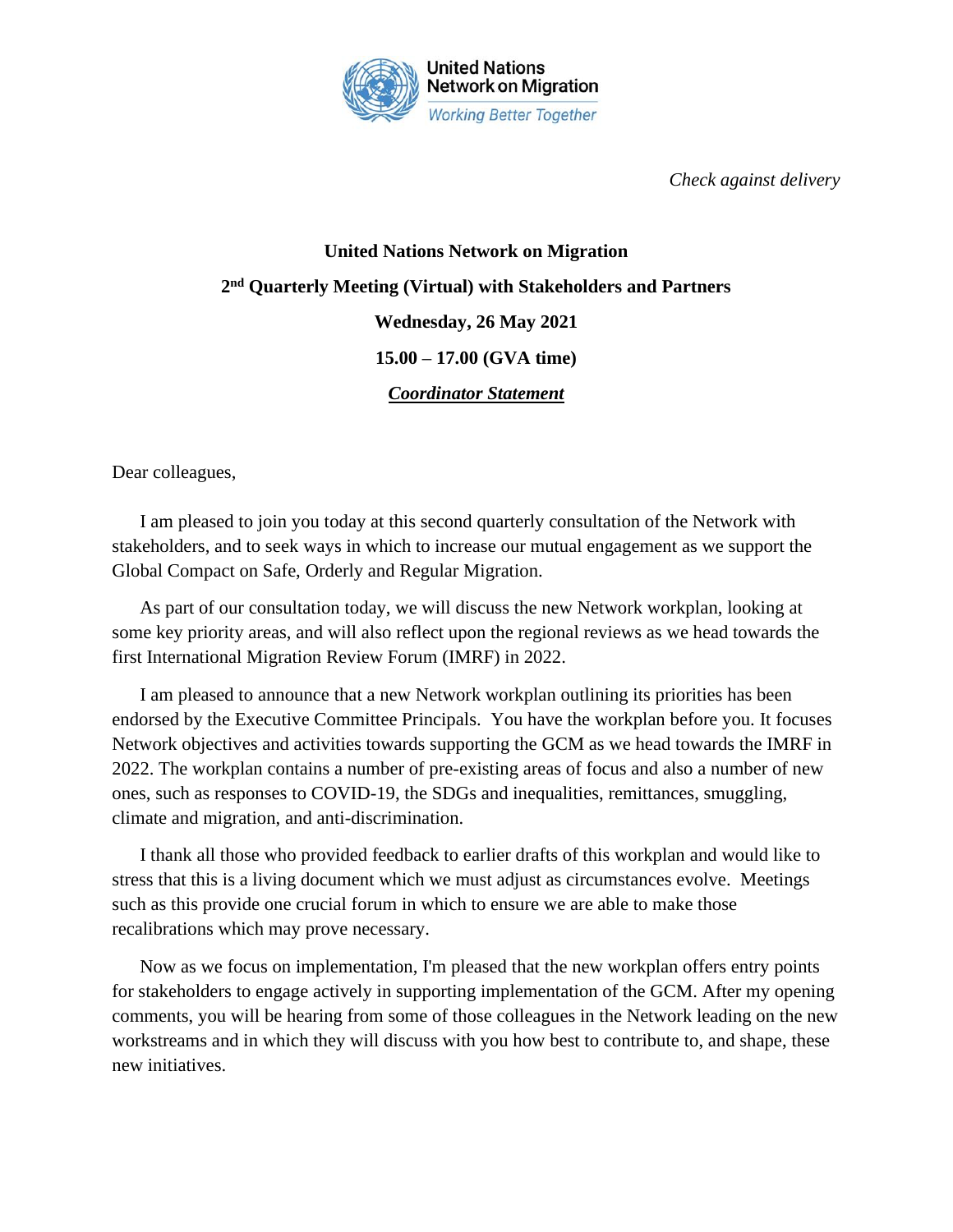

## **United Nations Network on Migration Working Better Together**

As mentioned, this new workplan was developed as we focus on the IMRF – likely to be held in May 2022 –as the first mandated meeting to evaluate the collective progress on implementation of the objectives of the GCM.

The IMRF presents a unique opportunity to review the success to date of the GCM; and to highlight what challenges continue to exist or have emerged in the way of its implementation. Further, while the structure of the meeting itself has been clearly articulated by the General Assembly, this will be the first such review: as such, we have a vital opportunity to shape its tone, its focus, and its level of ambition.

We welcome, in particular, guidance on how we can rectify any weaknesses in engagement of stakeholders. Some of these may build upon reflections in the regional reviews. What work still needs to be done in securing the strongest possible access at intergovernmental meetings? How can under-represented sectors be better engaged? In addressing these issues, we can help ensure more robust participation at the IMRF, and also more robust support towards GCM implementation through partnerships.

Let me take this opportunity to also inform you that there are now 51 country-level Networks, with 14 operating in Champion countries, plus 6 regional Networks or other strengthened existing migration platforms. All of these represent modalities by which to strengthen UN-stakeholders partnership on the GCM, helping to bring together both a whole-of-UN system and whole-of society approach.

Through these structures, through the MPTF, and by more active use of the Migration Network Hub, as examples, it is vital that we use this coming period to harvest examples of impact of both the GCM and your engagement as stakeholders at national levels. Our narrative must be compelling of a framework for migration governance that is making tangible impact on the ground and, where it is deficient, that these challenges are duly acknowledged.

Equally, we must not lose sight of the imperative to view this compact as having a truly global outlook. Further engagement of OECD countries must be a priority.

## Dear colleagues,

To ensure that Member States and stakeholders can prepare in a timely manner, the Network is developing a roadmap-towards the IMRF, including, of course, a timeline for the issuance of the second mandated Secretary-General's report in which he is expected to provide guide deliberations.

You can expect this detailed roadmap as soon as I will have had the opportunity to discuss the Network's support to Member States in more detail with the next President of the General Assembly.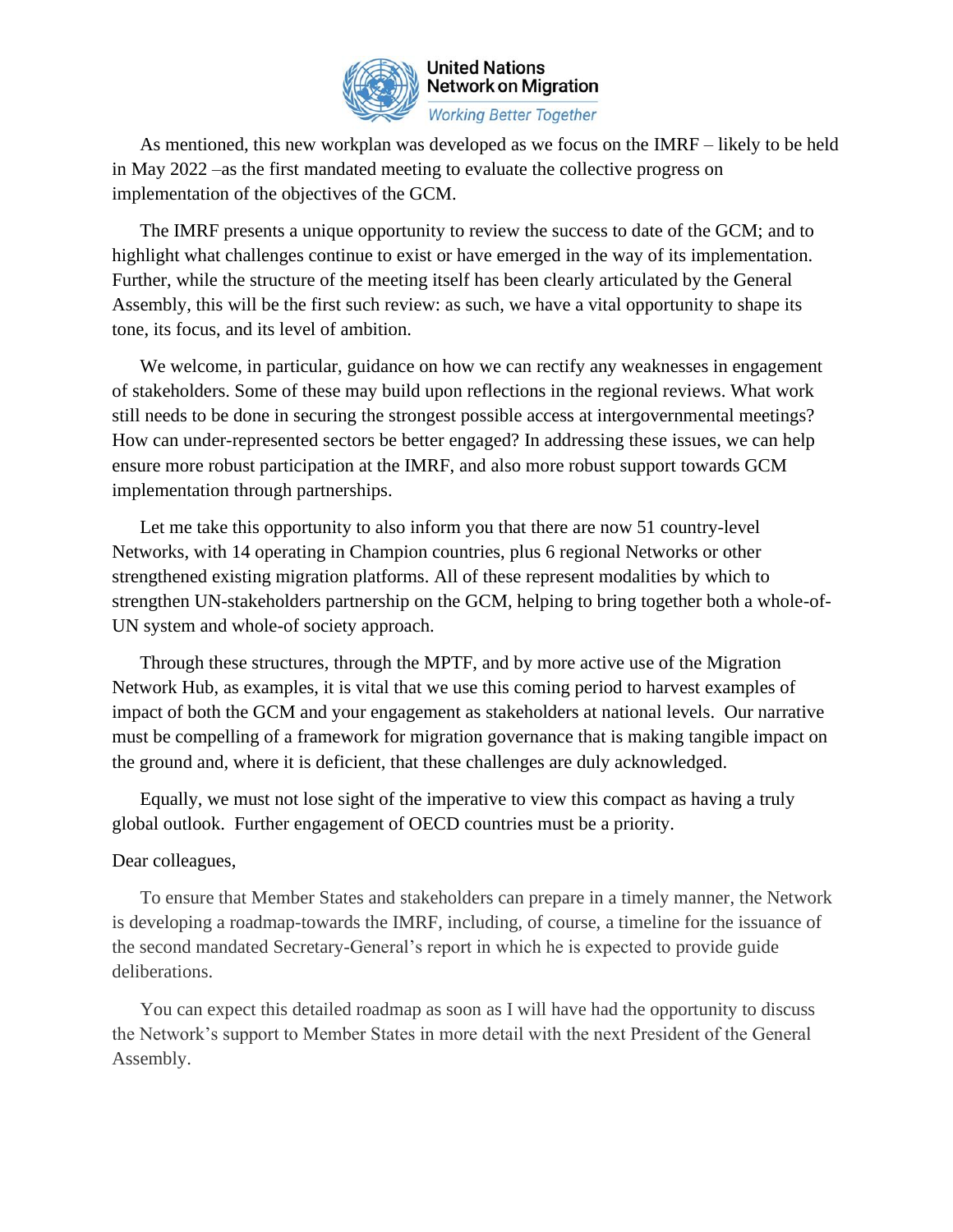

To this end, the next SG's Report will provide both policy and organizational guidance to the IMRF. The report should be released in February 2022, anticipating that the IMRF will be held in May 2022, and offers an opportunity for the Secretary-General to outline key successes and challenges, and make recommendations on where we need to collectively focus our attention and resources in the years to come. Stakeholders of course will be consulted in an open discussion during the drafting of the report.

We have already much to reflect on, as four out of five GCM regional reviews have been held, with Africa's set to take place in July 2021.

Stakeholders have played a prominent role in the regional review process, but how can this be built on? What plans do you have for taking those discussions, breaking them down, bringing on board new partners to hear their views, and ensuring that our collective discourse on the GCM does not stutter between now and the IMRF?

Today we will focus on experiences and lessons learned across regions during the regional reviews processes, in addition to the workplan. Together, we must endeavour to shape a way forward which continuously strengthens meaningful participation of stakeholders in the GCM's implementation and review.

Finally, let me say a few brief words on the Migration MPTF. The next Steering Committee meeting is scheduled for 15 June. It will be the last one under the current configuration as half the members will rotate at the end of that month (the other half will rotate at the end of June 2022).

Programme implementation has started. Seven joint programmes are currently underway. True to the GCM 360-degree approach, these programmes cover all five thematic areas and all continents. While very diverse in nature, each of these seven programmes is strongly aligned with the GCM guiding principles including the whole-of-society approach.

32 additional joint programme ideas have been positively assessed by the Steering Committee and constitute the Migration MPTF pipeline. Ten amongst these (two per thematic area) have been identified as priorities and are ready for implementation.

Taking into account the difficult context of the COVID-19 pandemic, the Fund was off to an encouraging start with approximately USD17.5m mobilized by the end of 2020. The Steering Committee has set the 2021 target at USD30m. It is both modest in view of the Member States